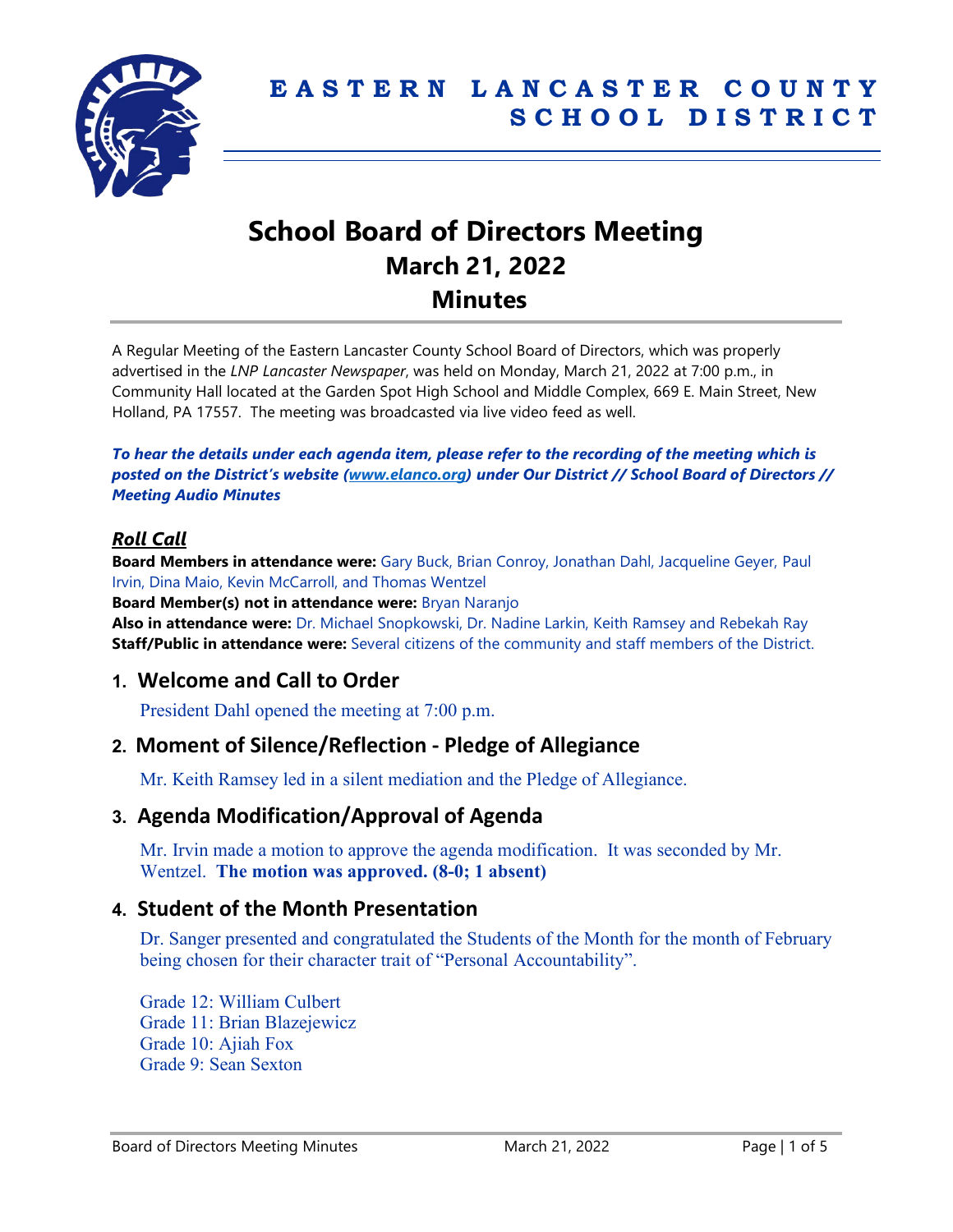# **5. Citizens of the District Comments**

#### Stacey Martin, 17 S. Whisper Ln., New Holland, PA

I want to thank the board members for their diligent work in leading our district. Your hard work does not go unnoticed. Please allow me to offer a prayer for the meeting tonight. "Heavenly Father, I want to thank you for the dedicated people who make up our school board. I pray that you would bless them, along with our new superintendent, with your wisdom as they make decisions that will affect our children. May your will be done. In Jesus name, Amen

#### David Brenneman, 1612 Magnolia Dr., Lancaster, PA

Spoke about incident with son and is eager to seeing it being resolved. Feels as if it is not being handled properly and brought up previous incidents with teacher. Spoke on behalf of other parents regarding the teacher.

#### David Horst - 86 East Earl Rd., East Earl

Would like to have a meeting with the Board about becoming an independent school district.

#### Joan Benjamin, 256 E. Jackson St. New Holland

Spoke about school district doing a great job with the students. Happy to hear about the survey that went out to get information from the community. Had some questions about the curriculum, books and how parents can know what the children are learning or reading.

CJ Boone, 729 Pleasant Drive, New Holland, student at New Holland Elementary School

Brian Conroy spoke on behalf of CJ

President Dahl confirmed with Dr. Larkin that the curriculum is posted on the website. The library book question that was questioned by Ms. Benjamin was clarified on the process for the books. Mr. Conroy spoke about the policies.

## **6. Special Presentation – NONE**

## **7. Consent Agenda**

- **7.a. Recommendation of Graduation Date for Class of 2022: June 8, 2022**
- **7.b. Approve Revised Health and Safety Plan**
- **7.c. Approval of lawn mowing services proposal**
- **7.d. Approval of landscape/lawn services proposal**
- **7.e. 2022-23 IU-13 General Operating Budget**
- **7.f. Bills Paid**
- **7.g. Treasurer's Report**
- **7.h. Approval of Minutes**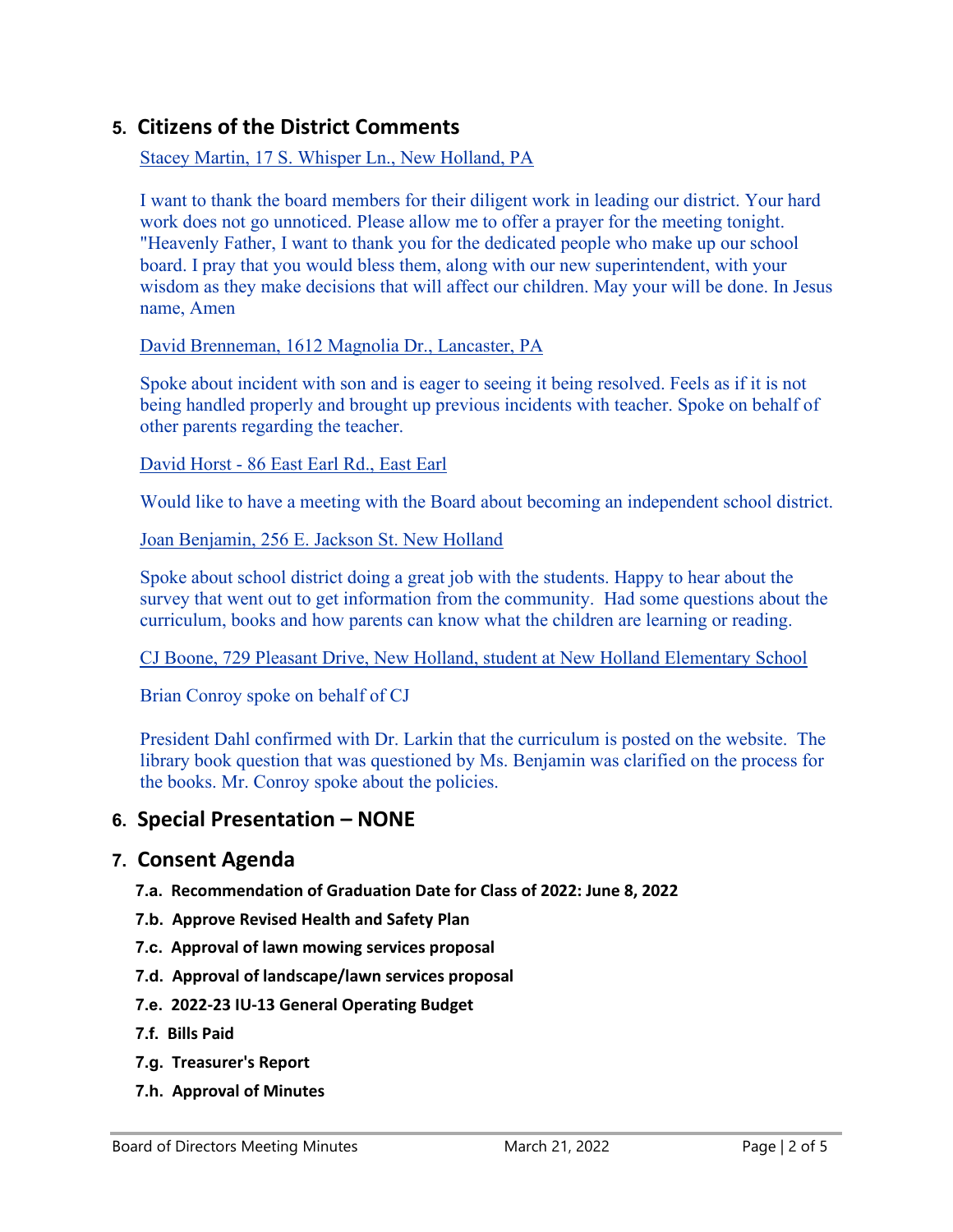- **7.i. Approve Personnel Report - NONE**
- **7.j. Cafeteria Fund Treasurer's Report**
- **7.k. Approve Budgetary Transfers**
- **7.l. Student Activity Account**

#### **7.m. Investments**

Motion was made by Brian Conroy and seconded by Mr. Irvin. **Motion was approved. (8-0; 1 absent)**

# **8. Action Items**

**8.a. Appoint Keith Ramsey to the Lancaster-Lebanon Joint Authority Board to serve a five-year term beginning January 1, 2022.**

Mr. Ramsey spoke about his position with the IU13 on the Joint Authority Board.

Motion was made by Mr. Wentzel and was seconded by Mr. Buck. **Motion was approved. (8-0; 1 absent)**

## **9. Reports**

#### **9.a. Lancaster County Tax Collection Bureau**

Mr. Ramsey stated that the Lancaster County Tax Collection Bureau met on March 16, 2022 and spoke about the Audit report.

#### **9.b. Lancaster-Lebanon IU13**

Mr. Irvin spoke about the IU13 meeting on March 9, 2022.

#### **9.c. Lancaster CTC**

Mr. Conroy spoke about the Lancaster CTC meeting on Thursday March 24, 2022. On March 25, 2021, the Pastry Taste was very successful. The Policy Committee is going through the 800 section.

#### **9.d. Legislative**

Mr. Conroy spoke to Dr. Snopkowski about getting educated more on the Charter School reform in Harrisburg. On April 4, 2022 there is a hearing happening on Charter Schools that could affect schools.

On April 25, 2022 he will be spending the day in Harrisburg with PSBA for their Advocacy Day.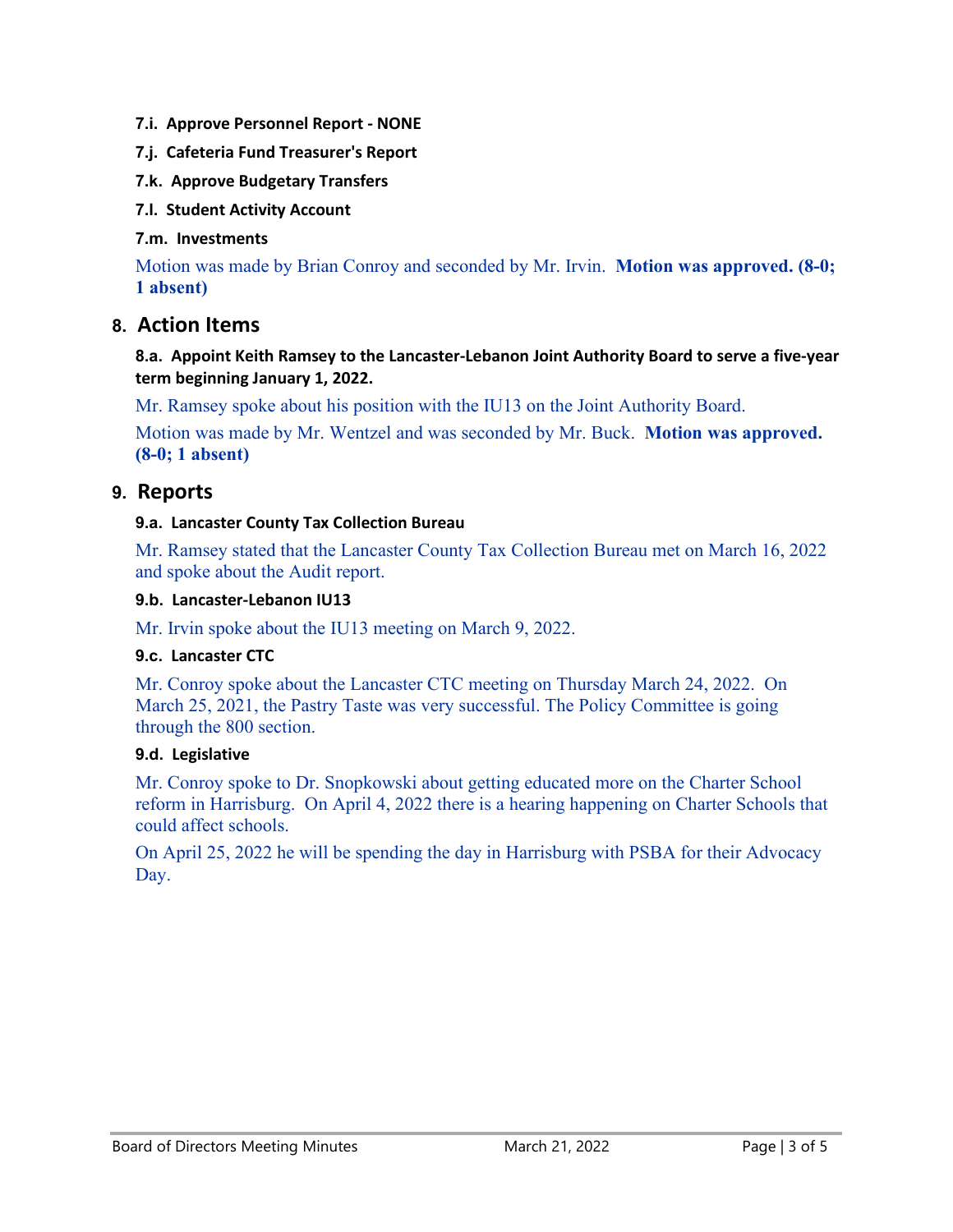# **10. Superintendent's Report**

From Brecknock Elementary, I'm excited to share that two of our teachers have recently received grant awards that will result in additional resources and learning opportunities for our youngest learners. First is music teacher Mr. Nash Helsel, who earned a grant from the organization Music for Everyone that will result in the purchase of 30 guitars that will be added to our music department resources. These will be of different sizes and allow all learners at Brecknock to experience this additional way to make their own music. A second grant was received by Stacy Jackson from the Society of Health and Physical Educators through the Lancaster Bicycle Club in the amount of \$2300 in recognition her being named as the Lancaster-Lebanon-Berks Teacher of the Year for 2022. This will automatically designate her for consideration as teacher of the year for Pennsylvania, to be determined next school year.

At New Holland Elementary on this coming Friday from 6-8pm, learners and families are invited to attend STEM night. This is an opportunity for learners to bring in their families to see the variety of things they are learning through the STEM class, and how they are applying their creativity and problem solving to a variety of different problems and situations. There are approximately 20 student presenters who will be sharing their creations as well as answering questions, and those in attendance will be able to complete other STEM-based experiences as well. As a reminder, STEM is an experience that all of our elementary students have built into their schedules as part of their regular rotation, so all learners are being exposed to age and maturity-appropriate tasks and activities.

I'd also like to send a special thank you to Ms. Bradbury's 4<sup>th</sup> grade class at New Holland for the cards and notes that welcomed me to ELANCO. I had the opportunity to say thank you in person on Thursday of last week and really appreciate their hospitality and curiosity. It was great energy to spend time answering their questions, although when they found out my age and that I was in  $4<sup>th</sup>$  grade all the way back in the 1980s, it took them a couple minutes to get their focus back.

With the official start of spring, we're beginning our spring sports season. This week begins our competition season, with 7 different high school programs as well as track and field at the middle school level. These programs, including both varsity and junior varsity, have over 270 athletes competing and representing our district. With schedules posted online through our website, I'd encourage our community to spend time during an afternoon or evening cheering on and supporting our athletes. One of our middle school students, Trent Rutt, recently competed at the Scholastic 3-D Archery Indoor National Championships held in Owensboro, KY. He earned a second-place finish with a score of 299. Please understand that the maximum score is 300, so Trent was nearly perfect in his performance. Finally, special thanks to our athletic director Marc Schaffer and his team for hosting over 700 people in the 6A girls' basketball eastern final on Friday night in the Garden Spot HS Gymnasium. As a former AD, I know there is a tremendous amount of prestige that goes with being asked to host one of these games since they are only awarded to the facilities and communities that are considered to be the best of the best. Not only was it a great evening for the teams who